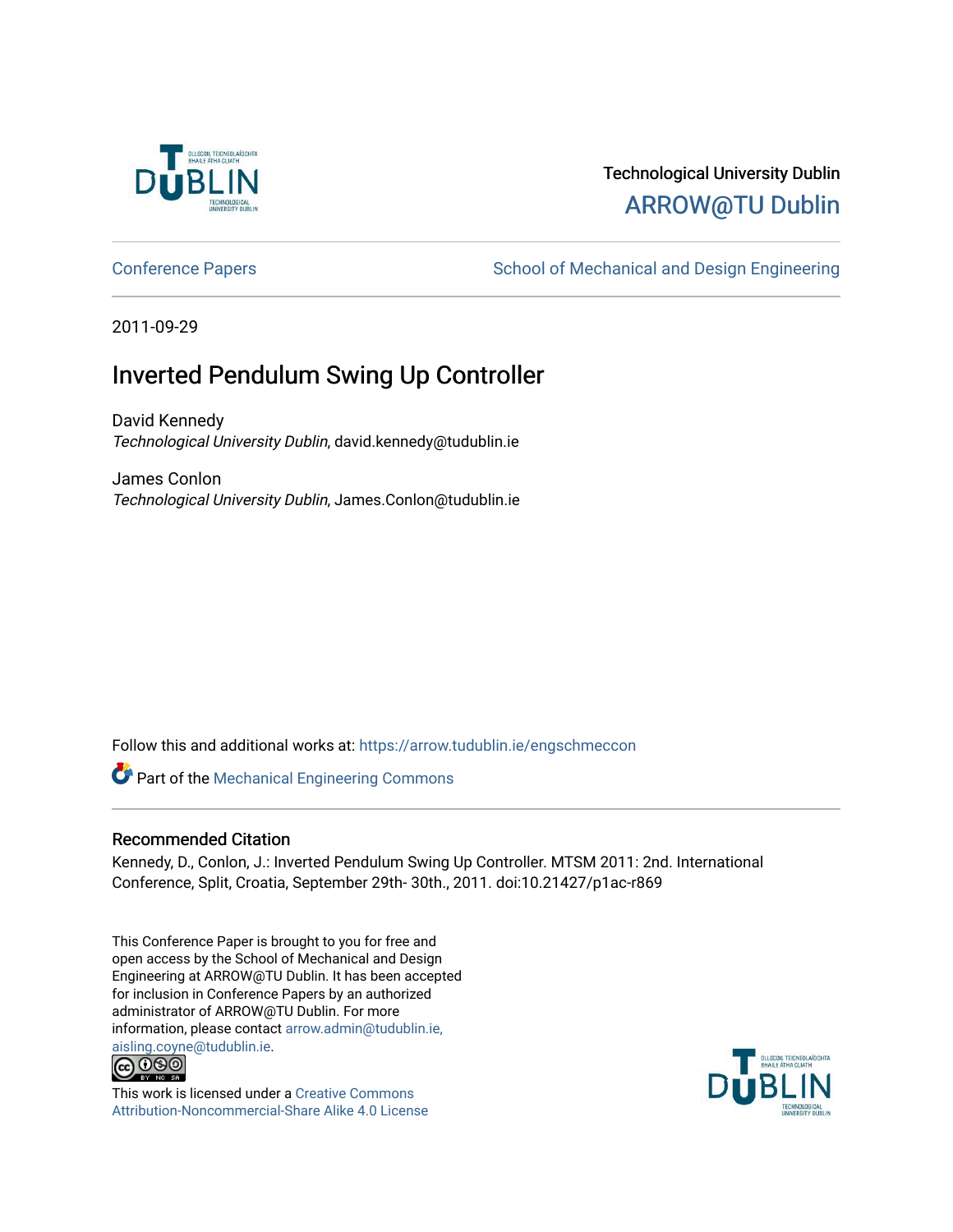# **Inverted Pendulum Swing up Controller**

David Kennedy and James Conlon

Department of Mechanical Engineering Dublin Institute of Technology

# **1.1 Abstract**

The inverted pendulum is a classic control problem. The system is open – loop unstable and continuously wants to reach equilibrium by falling over. The system must be stabilised by means of feedback. The developed inverted pendulum system is shown in Figure 1.

In order to balance the pendulum in the inverted position the pivot must be moved continuously to correct the falling pendulum. This is similar to trying to vertically balance a broom on your hand. This interesting control problem is fundamentally the same as those involved in rocket or missile propulsion. The rocket has to balance on its engine as it accelerates. As the rocket tends to fall over, the rocket thrust must be deflected sideways to restore the rockets course. This is just one of many practical applications of the system. This paper describes the technology introduced to achieve this design and development which is now a working piece of demonstration kit for control and mechatronic engineering.

Keywords: Controls, Inverted Pendulum, Open-loop.



Figure 1. Inverted Pendulum at rest and in active mode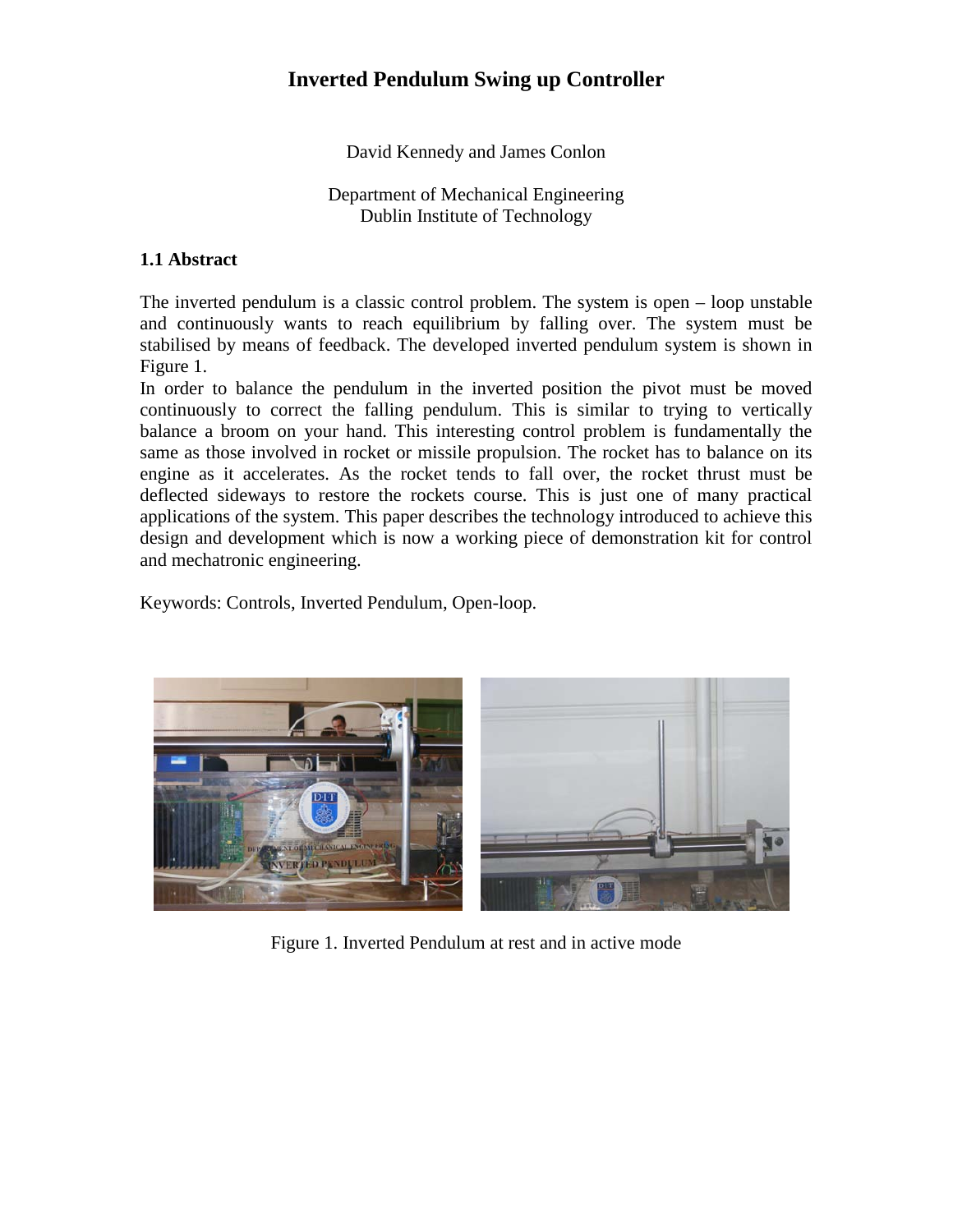#### **2.1 Inverted Pendulum designs**

Figure 2. shows a basic schematic of the inverted pendulum



**Figure 2. Inverted Pendulum.**

The Pendulum is free to rotate at one end and is fixed to a pivot point at the other. The unit is free to move in the x-axis. This action (velocity, acceleration and deceleration) combined with the mass of the pendulum, creates enough momentum to force the pendulum to rotate and take up the inverted position as shown.

The cart balanced Inverted Pendulum as shown in Figure 3. is the most common. As the pendulum falls one way the motor drives the cart in the same direction to prevent the pendulum from falling over.



Figure 3. The Cart balanced inverted pendulum

A stabilisation controller keeps the pendulum in the inverted position by sending the appropriate signals to the servomotor. For the servo loop, a potentiometer was used for position feedback and a tachometer on the motor shaft for velocity feedback. A potentiometer was also used to measure pendulum angle θ.

When switched off the pendulum is in the pendant position (hanging down). The purpose of the swing up controller is to swing the pendulum from the pendant position to the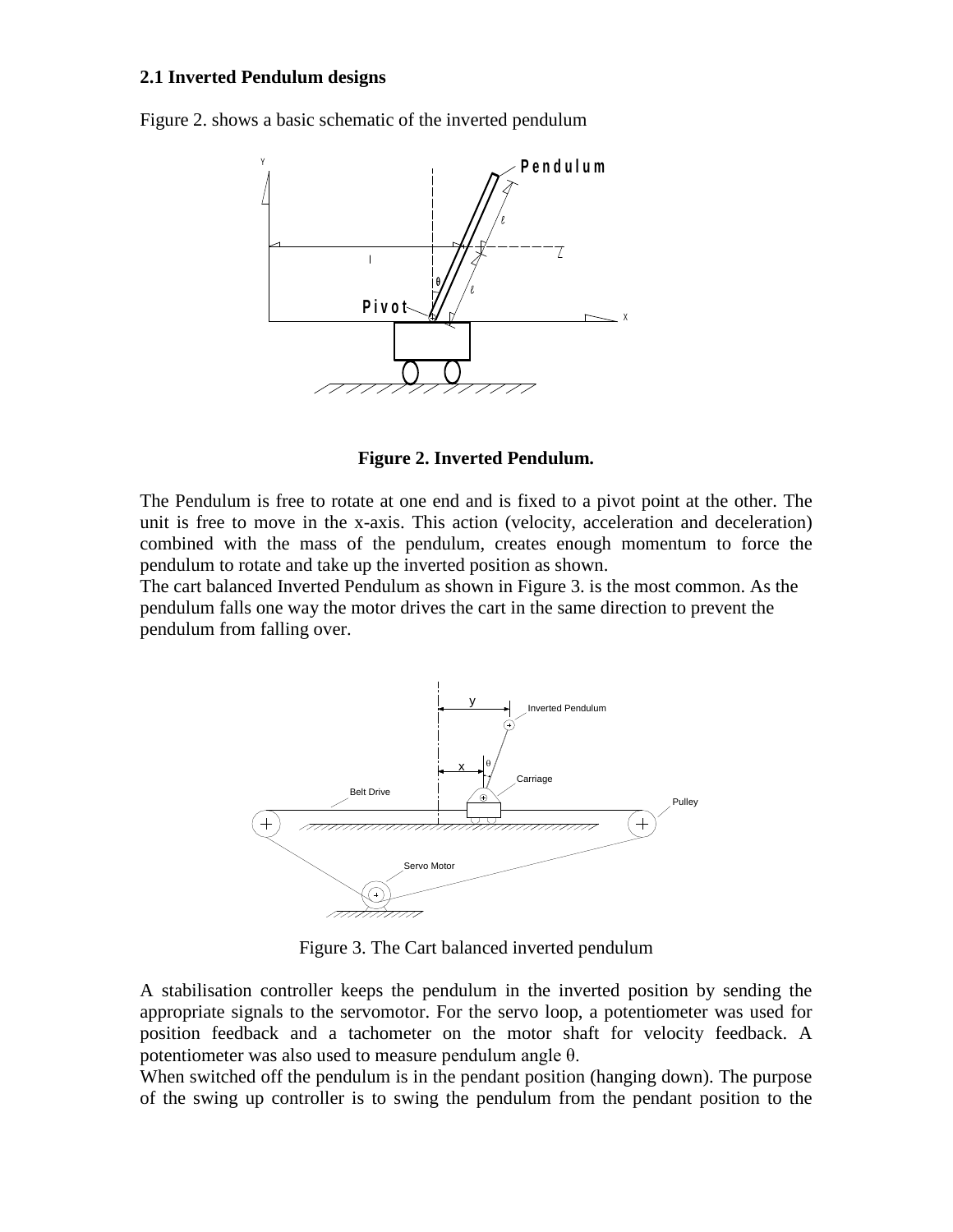inverted position at which point the stabilisation controller takes over to stabilise the pendulum and return the carriage to its desired position on the track.

A simple swing up routine uses strategic cart movements to gradually add energy to the pendulum. This involves placing the cart under closed loop position control. Then a routine is developed to prescribe the cart's movement. This movement is such that the cart does work on the pendulum, in a consistent and efficient manner. It is also important to gradually reduce cart movement amplitude so that the swing up routine delivers the pendulum to the inverted pendulum position with small angular velocity [1].

A swing up strategy suggested by K. J. Åström and K. Furutais [2] was further developed and simplified as follows:

From the resting pendent position:

- $\triangleright$  Switch the system to position control of the cart
- $\triangleright$  Drive the position control system with an appropriate displacement signal to raise the pendulum to above the horizon
- $\triangleright$  When the angle of the pendulum is 'small enough' (with respect to the inverted position) switch to the stabilisation controller to keep the pendulum balanced.

### **Developing a forcing function**

Based on Research and investigations of other inverted pendulums completing a swing up routine, the relationship between the movement of the carriage and the pendulum angle was observed. This led to the design and specification of the type of displacement signal that should be applied to the carriage. Based on this, a computer simulation of the motion of the carriage and pendulum was developed.

## **2.2 Solid edge motion Simulation**

A model representing a simplified version of the track, carriage and pendulum was constructed and the solid edge model is shown in Figure 4.



**Figure 4 Solid Edge model of a track, carriage and pendulum system.**

The joints in the model are defined. For example the pendulum is supported by and free to rotate around the potentiometer shaft and the carriage is free to translate along the track. Once the model was constructed, different functions could be applied to the carriage and the motion of the pendulum observed. A harmonic force (sine wave) was applied to the carriage and the motion of the pendulum noted. After some redesign and alteration to the amplitude and frequency of a sin wave it was clear that a sin wave of a certain amplitude and frequency would swing the pendulum to the inverted position.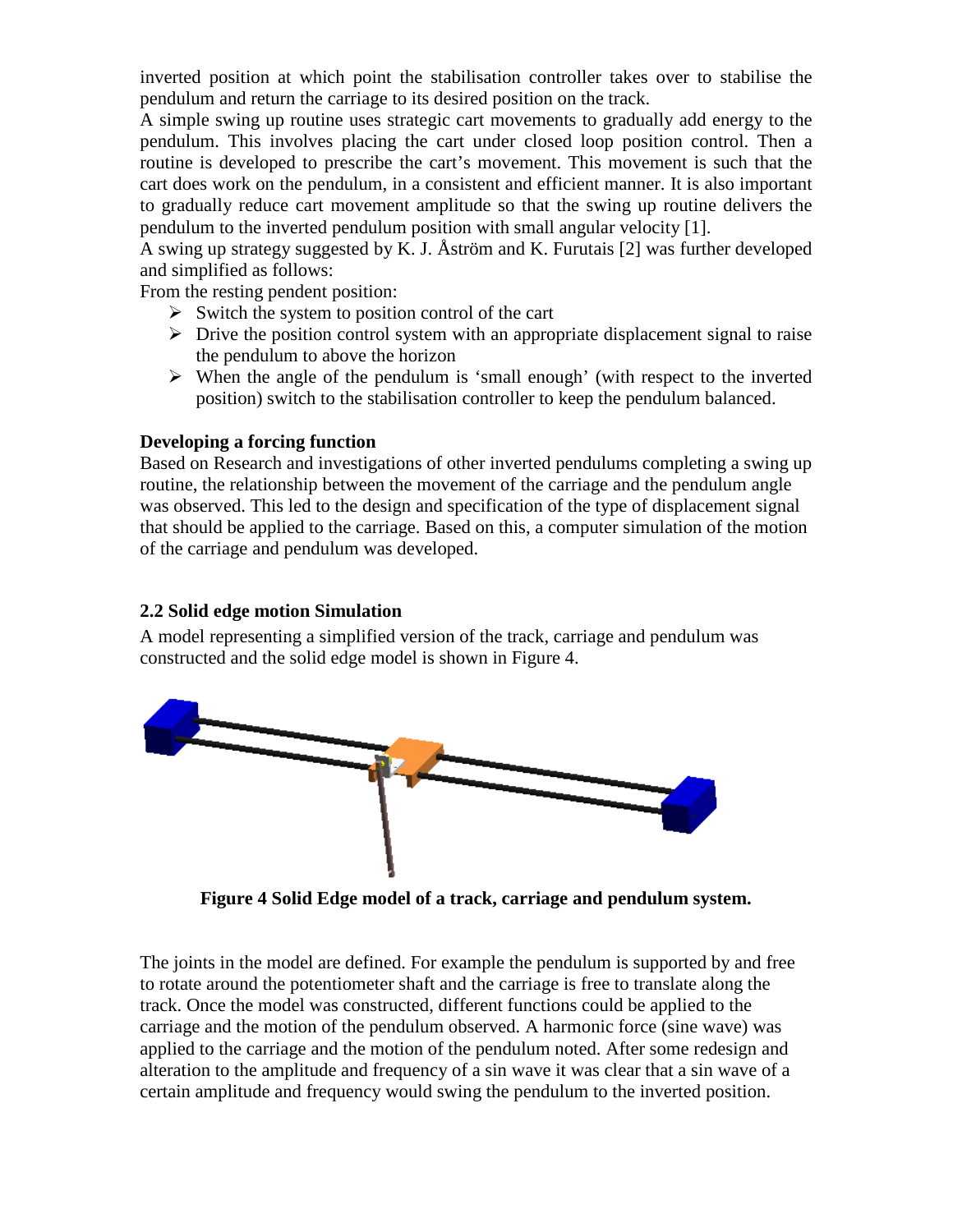Figure 5 shows a series of images taken from the solid edge program during the computer simulation.



**Figure 5. Computer simulation positions of pendulum due to input signals**

Sine waves of varying amplitude and frequency were applied to the cart and optimum values recorded. The optimum values are the values which cause the pendulum to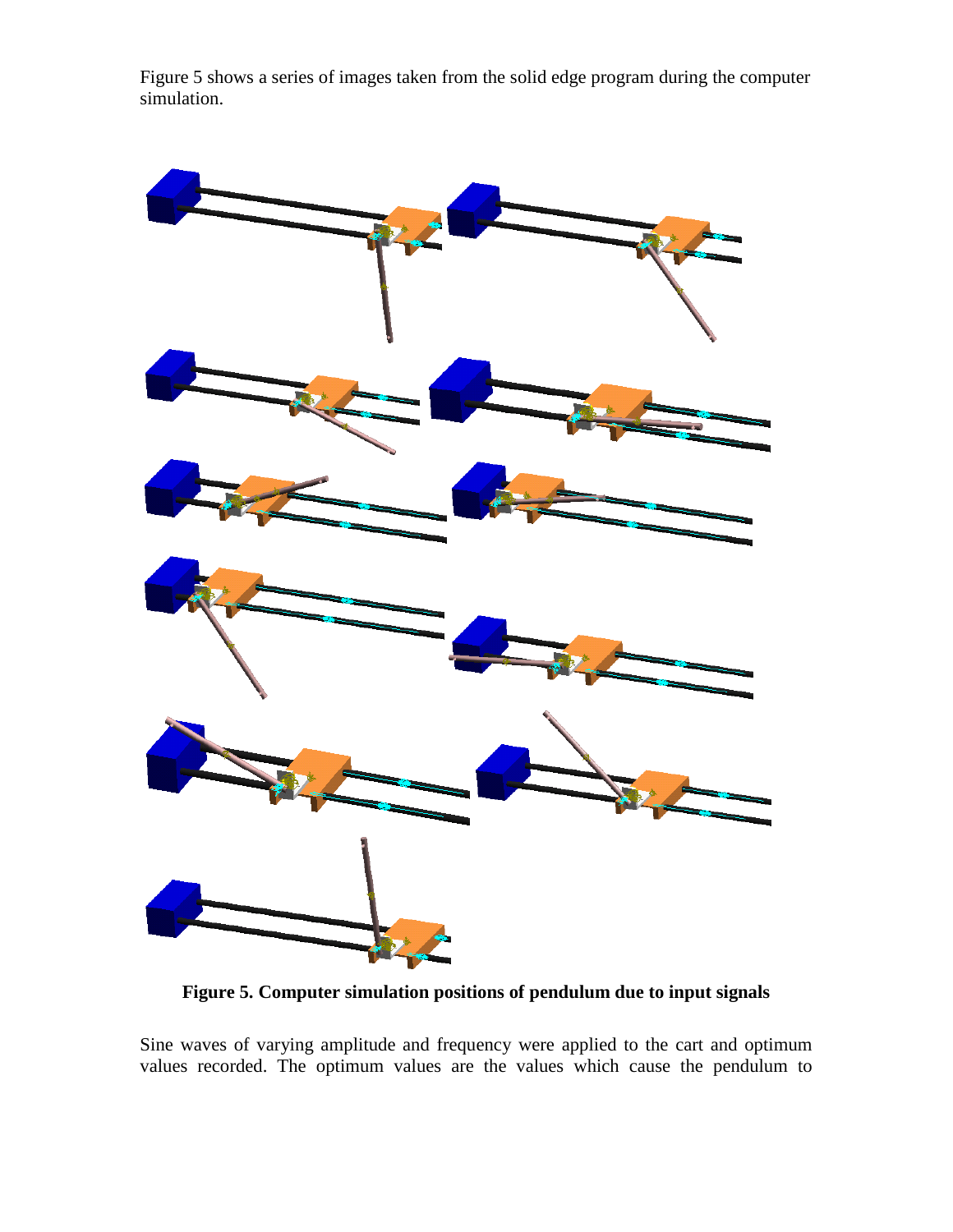approach the inverted position with as small an angular velocity as possible. The length of the track sets an obvious limitation on the maximum amplitude that can be applied.

The optimum values for the harmonic function to swing up the pendulum from the pendant position to the inverted position were:

Amplitude = 350mm Frequency = 232deg/sec

The equation of the harmonic function in solid edge is given by

$$
f(t) = A \sin(w.(t-T0)-j) + B \tag{1}
$$

Where

 $A =$  Amplitude

 $w = F$ requency

 $T0 =$  Offset Time

 $j$  = Phase shift

 $B = Average value$ 

With T0, B and j equal to zero this reduces to the simple function

 $f(t) = A^*sin(wt)$  (2)

Figure 6. shows some of the values for the simulation applied to Solid Edge.

| <b>Edit Mate-Defined Joint</b>  |            |              |      |  |
|---------------------------------|------------|--------------|------|--|
| Motion                          | Properties |              |      |  |
|                                 |            |              |      |  |
| $ $ Translate $Z$<br>Motion On: |            |              |      |  |
| Motion Type:                    |            | Displacement |      |  |
| 0<br>Initial Displacement:      |            |              |      |  |
| 0 <br>Initial Velocity:         |            |              |      |  |
|                                 |            |              |      |  |
| Function: Harmonic              |            |              |      |  |
| Amplitude:                      | 350        | mm           |      |  |
| Frequency:                      | 232        | deg/sec      |      |  |
| Time Offset:                    | 0          | sec          |      |  |
| 10<br>Phase Shift:              |            | deg          |      |  |
| 10<br>Average:                  |            | mm           |      |  |
|                                 |            |              |      |  |
| OΚ                              | Cancel     | Revert       | Help |  |

Figure 6. Solid Edge Simulation values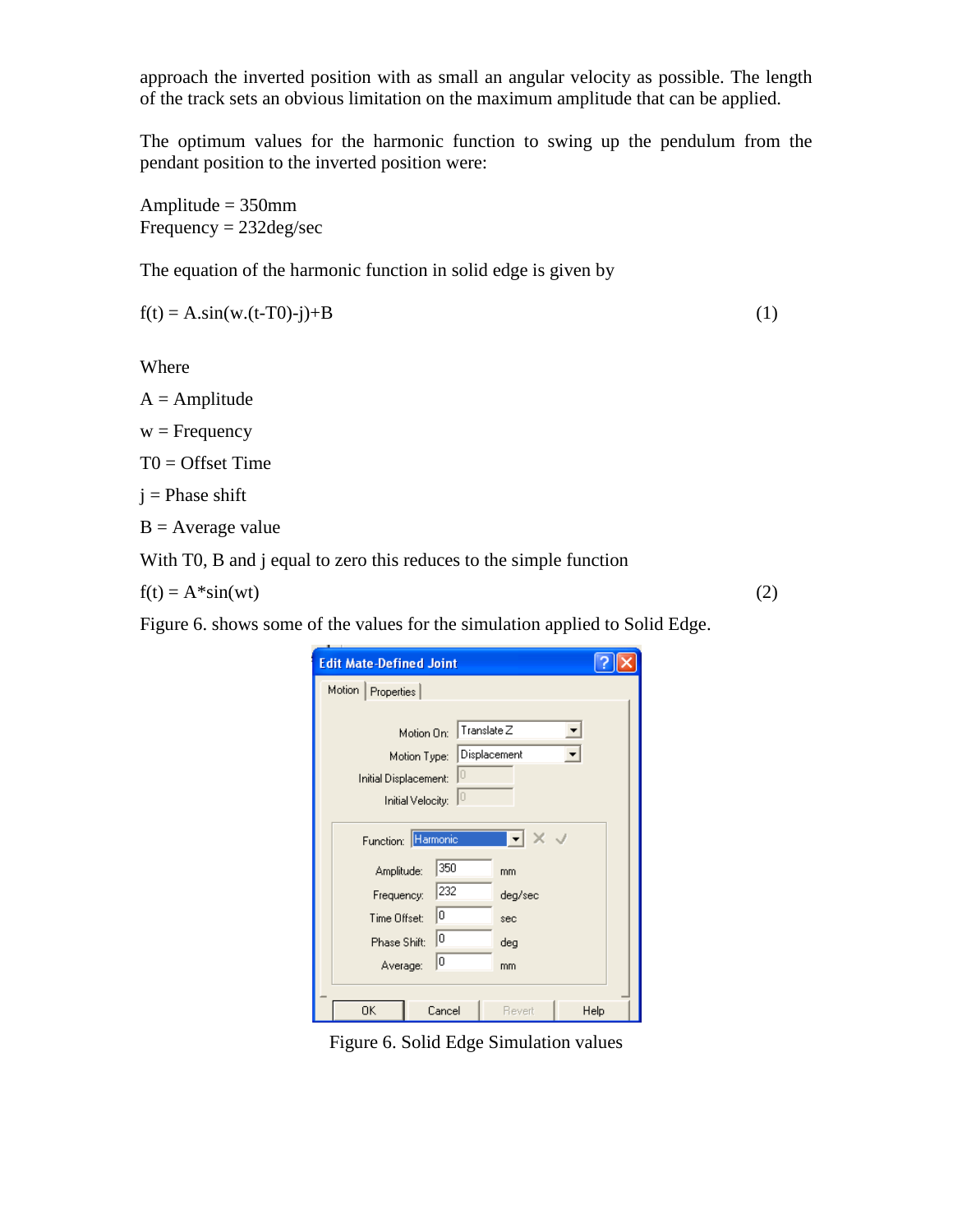The required carriage movement is sinusoidal, with amplitude (distance) 350mm and

frequency 232deg/sec. Different values would be obtained for different carriage and

pendulum masses.

The carriage position potentiometer voltage varied from  $-9.31V$  to  $+9.31V$  over the entire length of track.

Track length  $= 918$ mm

Therefore  $\frac{16.62V}{gA} = 0.02V/mm$ *mm*  $\frac{V}{V}$  = 0.02V / 918  $\frac{18.62V}{0.02} = 0.02V / mm \text{ of track}$ 

Therefore an Amplitude of  $350$ mm =  $350$ mm  $X$  0.02V/mm =  $7V$ 

The frequency of 232 deg/sec must be converted to a frequency in Hz.

$$
\frac{232 \text{ deg/sec}}{360 \text{ deg}} = 0.644 Hz
$$

A sine wave generator was used to apply a sine wave of 14V peak to peak with frequency 0.644 Hz to the position loop set point. The response of the pendulum was then observed. These values were fine tuned to improve performance. The tuning process was found to be very simple and straightforward.

The pendulum did swing from the pendant position to the inverted position and did so in a most predictable and repetitive manner.

# **2.3 Switching Criteria**

As the pendulum approaches the inverted position a method of switching between the swing up controller and stabilization controller is required. Three switching criteria were considered.

- 1. The stabilization controller has a limited region around the  $0^{\circ}$  (vertical) position in which it can control the pendulum. This is because the stabilization controller is based on the linearised system about the  $0^{\circ}$  point. If the stabilization controller is switched on when the pendulum is outside this region of attraction the system will not be able to stabilize the pendulum.
- 2. The pendulum must have an angular velocity below a certain value when the stabilization controller switches on. If the angular velocity is too large it will cause the motor to apply a large force to the carriage to try and "catch" the pendulum, causing the carriage to run out of track.
- 3. The pendulum should not be allowed to go through the  $0^{\circ}$  vertical as this would lead the pendulum to perform nonlinear rotation around its pivot with a non zero velocity. The best switching moment occurs when the pendulum is approaching the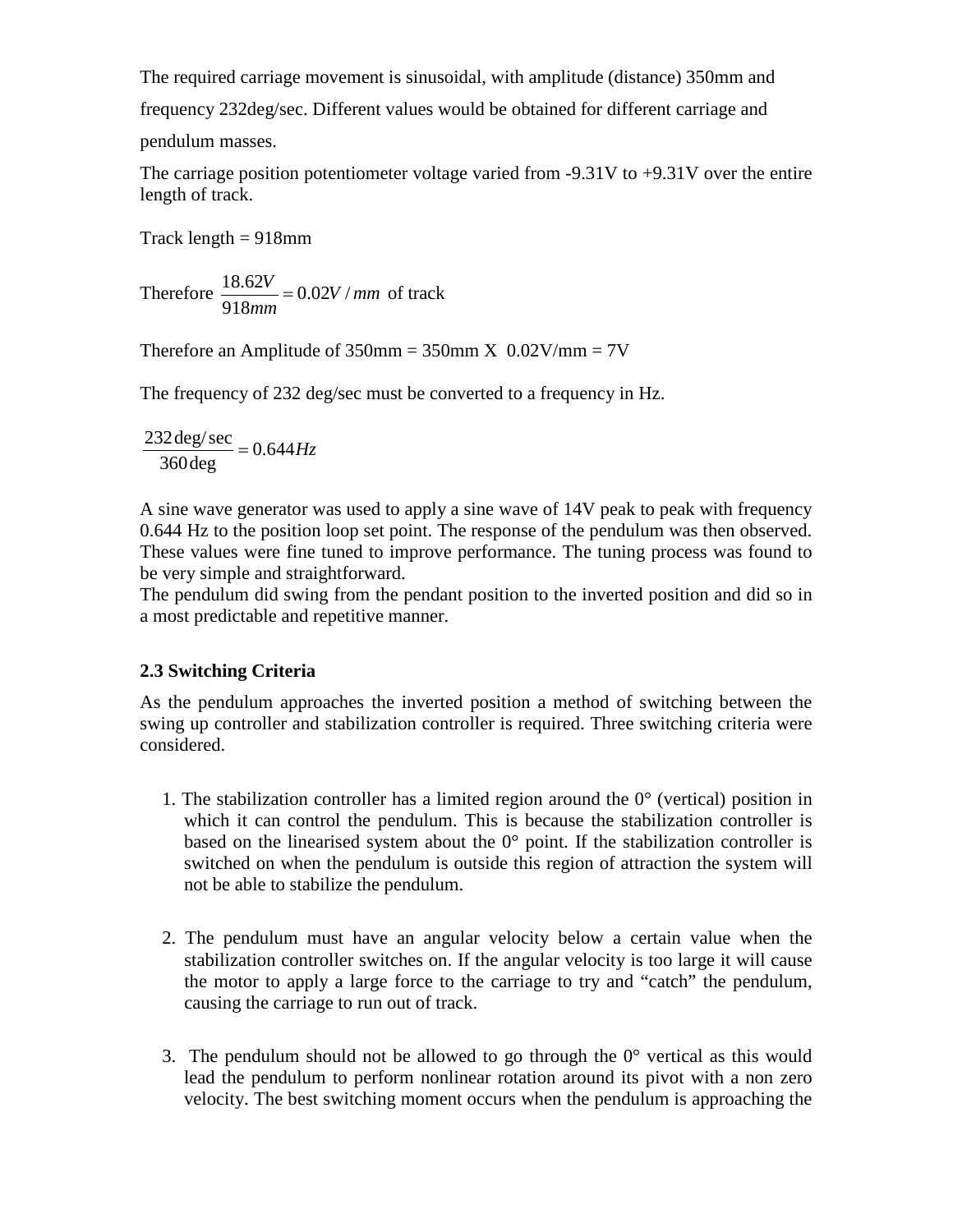$0^{\circ}$  vertical position with a small angular velocity. The switchover method is illustrated in Figure 7.



**Figure 7. Switch over design** 

The literature suggested switching from the swing up controller to the stabilization controller at an angle within  $+$  or  $-5^{\circ}$  of the vertical and an angular velocity of less than 3rad/sec.

It was decided to investigate the possibility of switching from the swing up controller to the stabilisation controller using the pendulum angular position only.

A simple circuit comprising a general purpose 741 operational amplifier configured as a comparator and whose output switched a transistorised relay was designed to control the switch over and this is illustrated in Figure 8.

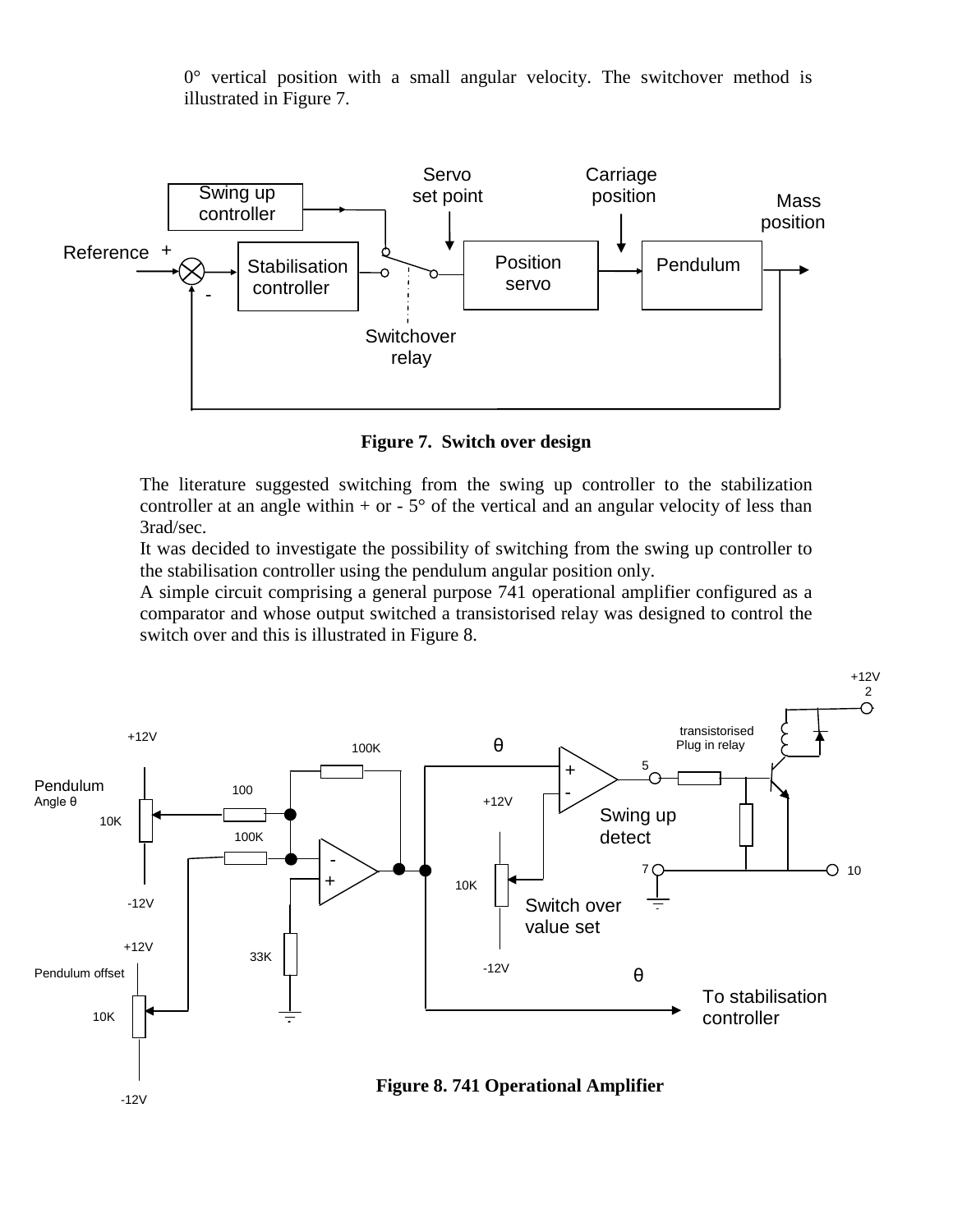#### **3.1 Pendulum potentiometer offset**

When the pendulum is balanced the output from the pendulum angle potentiometer should be 0 volts. Also, for the swing up controller to operate correctly the pendulum angle signal must always be known. Since the  $\theta$  potentiometer has a dead zone where no voltage output is available a design modification is required. This dead zone (in the pendant position) is illustrated in Figure 9 (a). To ensure an output signal at all times the potentiometer is rotated such that during swing up from the pendant position to the balanced position an output signal is always present, even when the pendulum swings slightly anti clockwise on swing up. This means that when the pendulum is vertical, the output voltage is not 0 volts. This is illustrated in figure 9 (b). This makes it necessary to subtract a value from the potentiometer such that a value of 0 volts is available when the pendulum is balanced. This was achieved using an inverting summer configuration (IC1) and pendulum offset potentiometer as shown in Figure 8. The pendulum is held in the vertical position and the pendulum offset potentiometer adjusted such that the output from the operational amplifier is 0 volts.



**Figure 9 (a)** Pendant Position **Figure 9 (b)** Activated

Initially with the pendulum in the pendant position the comparator (IC9)is negatively saturated and the relay is in the position shown allowing the sine wave to drive the motor so as to increase the kinetic energy of the pendulum. As the pendulum moves towards the inverted position the voltage from the pendulum potentiometer gets smaller. When this voltage is less than the voltage on the non inverting input of the comparator the output becomes positively saturated and the relay switches. The relay switches from swing up to balance and the Pendulum remains balanced. The pendulum offset potentiometer was adjusted to achieve optimum switchover. The optimum angle to switchover was larger than expected, approximately  $70^{\circ}$  from the vertical. The design was completed using an Intersil 8038 function generator chip to generate the low frequency sin wave. The diode was fitted to ensure that only a positive half cycle was applied. This ensures that the carriage always swings up in the same direction from the middle of the track. The relay connections and function generator are illustrated in Figure 10.